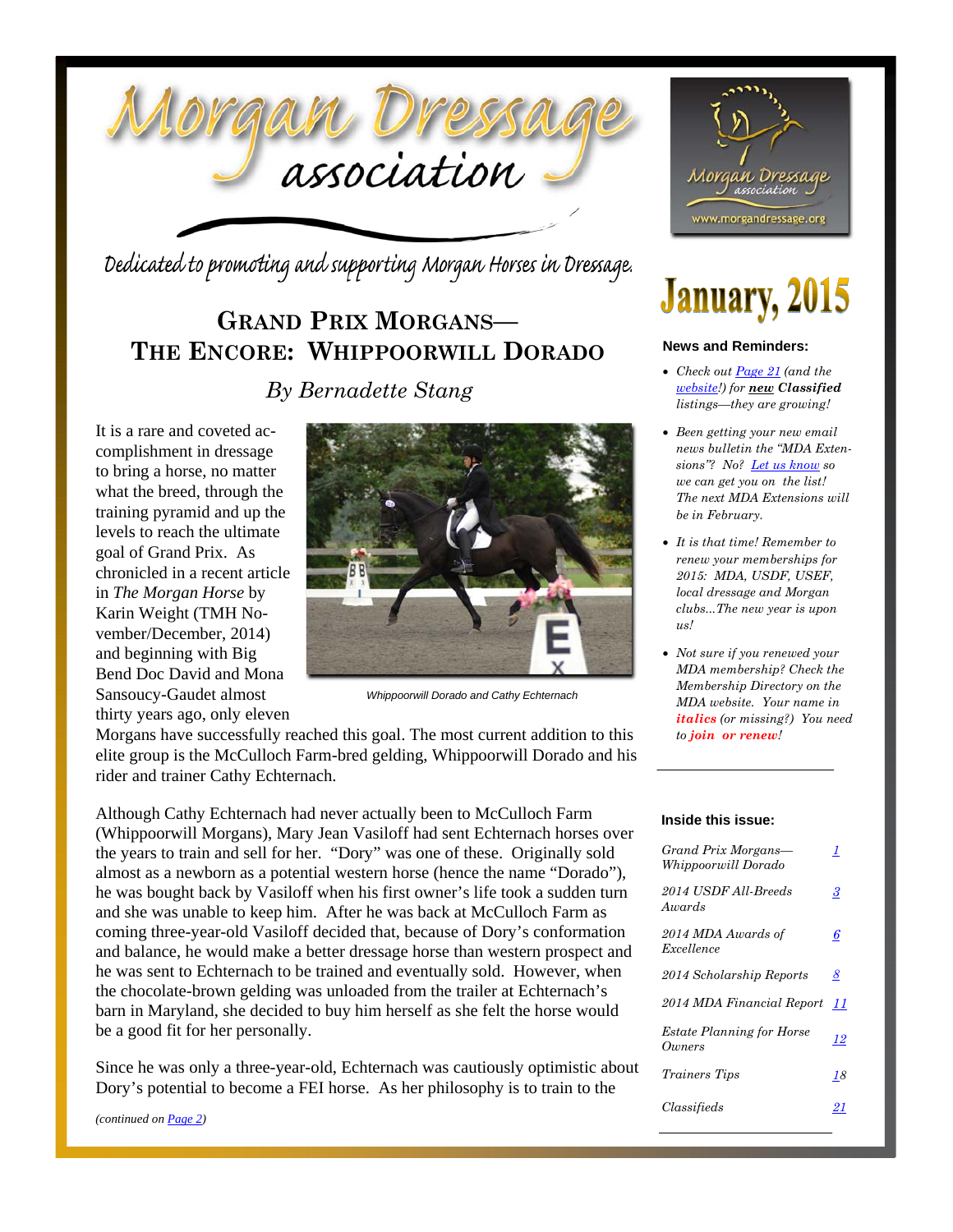

# **2014 USDF All-Breeds Awards**





*Merriwold Ima Lucky Star and Kat Trueblood* 

#### **TRAINING LEVEL OPEN**

- 1. 69.542 Merriewold Ima Lucky Star (RBF Time To B x ABL Morning Star). Ridden by Kat Trueblood; Owned by Diana Wold; Breeder, Merriewold Morgans LLC.
- 2. 69.167 Hollyhock Frida Kahlo (Hollyhock Bella Noche x Ironstone Flirtation). Ridden and owned by Denice Wax; Breeder, Pamela Eller.
- 3. 65.000 UVM Fame (UVM Lash x UVM Watchman). Ridden by Laura Fay; Owned by Melissa McGrath; Breeder, University of Vermont.
- 4. 63.900 Orrwood Madison Bay (Thunderbay x Jellico Fancy Affair). Ridden by Elizabeth Petersen; Owned by Victoria Fernalld; Breeder, Darlene and Peter Orr.
- 5. 63.571 Roy-El's Leading Man (Eethree Supreme x Nobel's Lady Lisa). Ridden by Rena Haynes; Breeder, Roy-El's Farm.

 **QUALIFED BUT NOT PLACED:** Rustic vs Ready to Launch/Jennifer Thompson, DVF Kootenai Ice/Ursula Cristofaro , and CBMF Follow Your Heart/Nancy Davis.

#### **TRAINING LEVEL AA**

- 1. 69.167 Hollyhock Frida Kahlo (Hollyhock Bella Noche x Ironstone Flirtation). Ridden and owned by Denice Wax; Breeder, Pamela Eller.
- 2. 63.571 Roy-El's Leading Man (Eethree Supreme x Nobel's Lady Lisa). Ridden by Rena Haynes; Breeder, Roy-El's Farm.
- 3. 62.672 Rustic vs Ready to Launch (Dragonfire Kirin x Sheza Ballerina). Ridden and owned by Jennifer Thompson; Breeder, Wendy Meyer.
- 4. 62.500 DVF Kootenai Ice (Carlyle Cartier x Buckshee). Ridden by Ursula Cristofaro and Debbie Fornia-Dewitt; Owned by Ursula Cristofaro; Breeder, Eldon Blennett.
- 5. 62.400 CBMF Follow Your Heart (GLB Bell Pepper x Beloved Bettina). Ridden and owned by Nancy Davis; Breeder, Coppe Beech Morgan Farm.

#### **TRAINING LEVEL JUNIOR YOUNG RIDER**

1. 63.900 Orrwood Madison Bay (Thunderbay x Jellico Fancy Affair). Ridden by Elizabeth Petersen; Owned by Victoria Fernalld; Breeder, Darlene and Peter Orr.

#### **TRAINING LEVEL VINTAGE CUP**

- 1. 69.542 Merriewold Ima Lucky Star (RBF Time To B x ABL Morning Star). Ridden by Kat Trueblood; Owned by Diana Wold; Breeder, Merriewold Morgans LLC.
- 2. 69.167 Hollyhock Frida Kahlo (Hollyhock Bella Noche x Ironstone Flirtation). Ridden and owned by Denice Wax; Breeder, Pamela Eller.

#### **FIRST LEVEL OPEN**

- 1. 67.411 SSLLC Collective Soul (Tug Hill Whamunition x Brio Bell Martell ). Ridden by Pamela Thompson; Owned by Cara-Lynne Schengrund; Breeder,Kevin Schengrund.
- 2. 66.774 FRM Flower of Remington (Caduceus Denver x Bay Y's Lori Lynn). Ridden by Birgit Villeminey and Judy Kelly; Owned by Birgit Villeminey; Breeder, Libby Flower.
- 3. 66.339 CBMF Split Decision (CBMF Ruling Class x HVK Endowed). Ridden by Kjersten Lance and Michellie Jones; Owned by Michellie Jones; Breeder, Copper Beech Morgan Farm.
- 4. 66.082 Justawee Graceful (JO Farms Excaliber x Triple S Caramel). Ridden and owned by Jane Landau; Breeder, Jackie Moehling.
- 5. 65.541 DVF Kootenai Ice (Carlyle Cartier x Buckshee). Ridden by Ursula Cristofaro and Debbie Fornia-Dewitt; Owned by Ursula Cristofaro; Breeder, Eldon Blennett.

**QUALIFED BUT NOT PLACED:** Tka Get Smart/Debbie Rodriguiez & Taska Parker, JSE Winter Prayer/Meredith Mathers, Bay State Quizical/Danielle & Jacqueline Helle, Crossfires Desert Rose/Lisa Teresa Mauriello, ATMF Moonlight Sonata/Sierra Breckenridge, Bay Run Encore/Pamel Sorton, Pink Martini/Karen Rossen, Raintree Sam I Am/Bobbie Rockow, DJJJ Stars Ace/Celeste Brown, Hollyhock Bella Luna/Brenda Thoma, Manic Nemo/Ashley Anderson.



*Flower of Remington and Birgit Villeminey* 

#### **FIRST LEVEL AA**

- 1. 66.339 CBMF Split Decision (CBMF Ruling Class x HVK Endowed). Ridden by Kjersten Lance and Michellie Jones; Owned by Michellie Jones; Breeder, Copper Beech Morgan Farm.
- 2. 65.345 JSE Winter Prayer (A Winter Day x DLY Answered Prayer). Ridden and owned by Meredith Mathers; Breeder, Jerry Estep.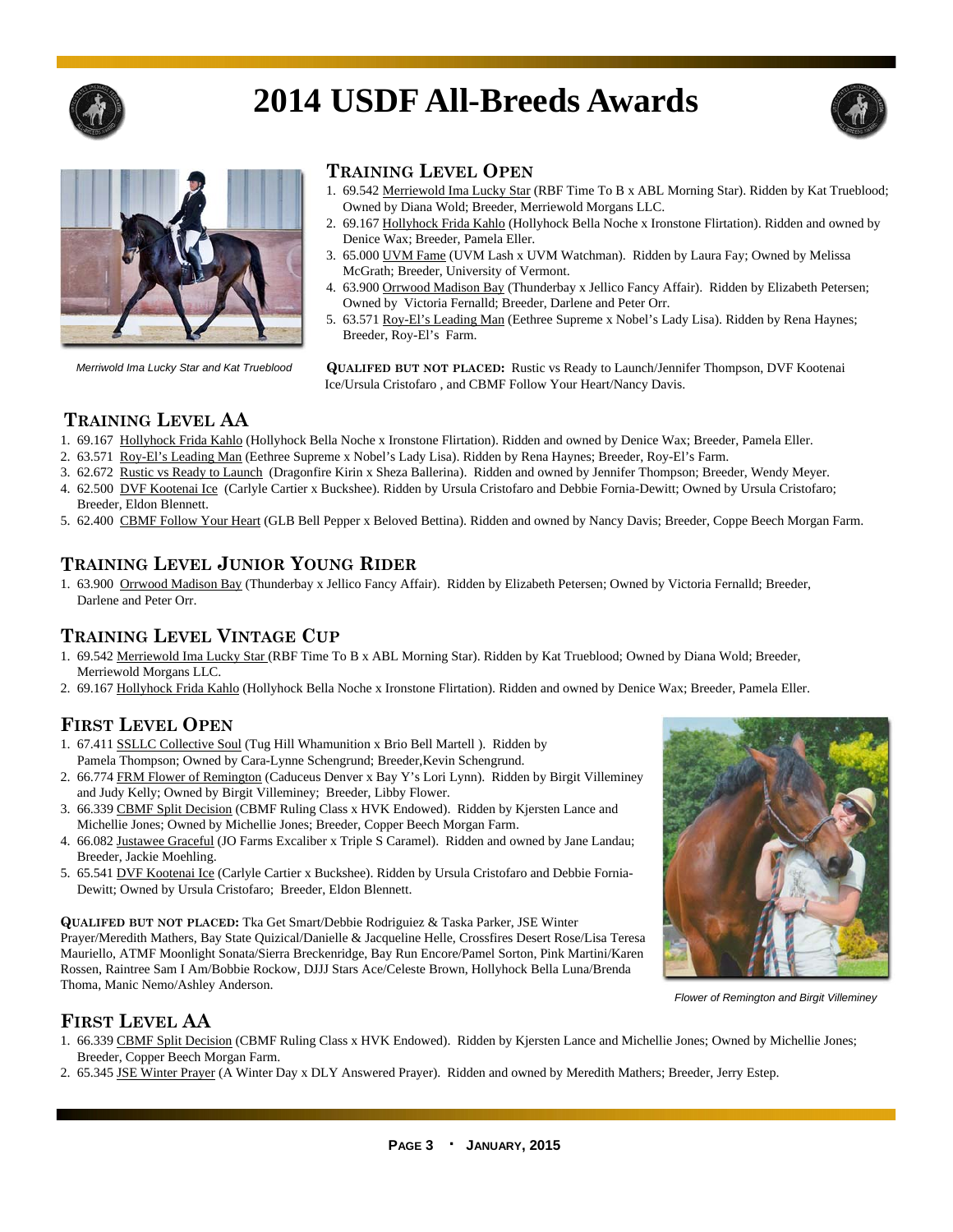

### **Morgan Dressage Association 2014 Awards of Excellence**



#### **TRAINING LEVEL OPEN**

- 1. 72.699 Merriewold Ima Lucky Star (RBF Time To B x ABL Morning Star). Ridden by Kat Trueblood; Owned by Diana Wold.
- 2. 71.445 Hollyhock Frida Kahlo (Hollyhock Bella Noche x Ironstone Flirtation). Ridden and owned by Denice Wax.
- 3. 70.967 FRF Backtalk (DBA Street Talk x Rush to Judgement). Ridden and owned by Marissa Klimkiewicz.
- 4. 68.731 UVM Fame (UVM Lash x UVM Watchman). Ridden by Laura Fay; Owned by Melissa McGrath.

#### **TRAINING LEVEL ADULT AMATEUR**

- 1. 71.445 Hollyhock Frida Kahlo (Hollyhock Bella Noche x Ironstone Flirtation). Ridden and owned by Denice Wax.
- 2. 70.967 FRF Backtalk (DBA Street Talk x Rush to Judgement). Ridden and owned by Marissa Klimkiewicz.

#### **FIRST LEVEL OPEN**

- 1. 69.140 FRM Flower of Remington (Caduceus Denver x Bay Y's Lori Lynn). Ridden by Judy Kelly; Owned by Birgit Villeminey.
- 2. 68.290 Mythic Oden (Robbie Sue's Ragtime x Mythic Honabe). Ridden by Elizabeth Heubisch; owned by CeAnn Shipley.
- 3. 67.424 FRF Backtalk (DBA Street Talk x Rush to Judgement). Ridden and owned by Marissa Klimkiewicz.
- 4. 67.395 Flower of Diva (Caduceus Denver x Bay Y's Lori Lynn). Ridden by Garra Walline; Owned by Beth Sheller.
- 5. 66.828 Highover French Krystle (Highover Oaklyn Command x SM Forever Krystle). Ridden and owned by Angela Thayer.
- 6. 66.351 Pink Martini (LPS The Boogie Man x Queen's Midori). Ridden and owned Karen Rossen
- 7. 64.979 Hollyhock Bella Luna (Summit's Conbrio x Hollyhock Isabella). Ridden and owned by Brenda Thoma.
- 8. 63.674 Mantic Nemo (RJM Pardon My French x D&D April's Promise). Ridden by Ashley Anderson; Owned by Sally Anderson.

#### **FIRST LEVEL ADULT AMATEUR**

- 1. 67.424 FRF Backtalk (DBA Street Talk x Rush to Judgement). Ridden and owned by Marissa Klimkiewicz.
- 2. 66.828 Highover French Krystle (Highover Oaklyn Command x SM Forever Krystle). Ridden and owned by Angela Thayer.
- 3. 66.351 Pink Martini (LPS The Boogie Man x Queen's Midori). Ridden and owned Karen Rossen.
- 4. 64.979 Hollyhock Bella Luna (Summit's Conbrio x Hollyhock Isabella). Ridden and owned by Brenda Thoma.

#### **FIRST LEVEL JUNIOR YOUNG RIDER**

1. 63.674 Mantic Nemo (RJM Pardon My French x D&D April's Promise). Ridden by Ashley Anderson; Owned by Sally Anderson.

#### **SECOND LEVEL OPEN**

- 1. 67.092 Flower of Alliance (Caduceus Denver x Caduceus Sonata). Ridden by Sally Anderson and owned by Valerie Radtke.
- 2. 65.352Merriewold Kirin (RG Stuarts Monarch x Caduceus Marika). Ridden by Alejandro Salazar and owned by Diana Wold.
- 3. 64.300 V Back in Black (Season's Forever French x Livin' on the Edge). Ridden by Brynne Varvel and owned by Kelly Varvel.
- 4. 64.060 Foxbrush One Tuff Juan (Funquest Erick x Timberloft Mary Mead). Ridden and owned by Sherri Spoltman.
- 5. 61.992 Highover French Krystle (Highover Oaklyn Command x SM Forever Krystle). Ridden and owned by Angela Thayer.

#### **SECOND LEVEL ADULT AMATEUR**

- 1. 64.060 Foxbrush One Tuff Juan (Funquest Erick x Timberloft Mary Mead). Ridden and owned by Sherri Spoltman.
- 2. 61.992 Highover French Krystle (Highover Oaklyn Command x SM Forever Krystle). Ridden and owned by Angela Thayer.



*Foxbrush One Tuff Juan and Sherri Spoltman* 



*Highover French Krystle and Angela Thayer*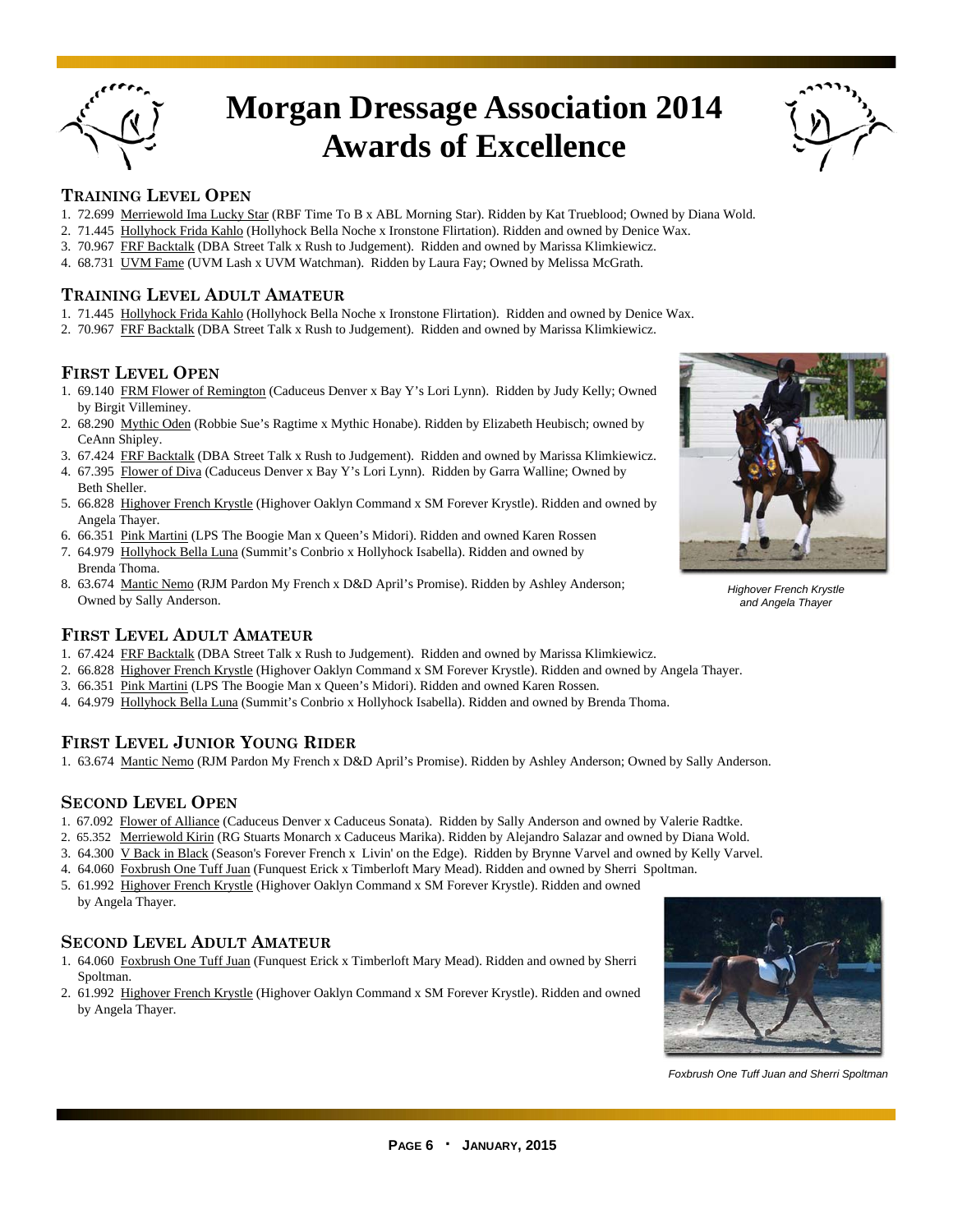## **Morgan Dressage Association 2014 Scholarship Reports**

*As part of the MDA Scholarship requirements, recipients are asked to provide a short narrative of how they spent their training year. Below are reports from three of last year's Scholarship winners:* 

#### **REBECCA DARRAGH (THE LEGACY OF SCOTMADISON)**

"Thank you for the scholarship money! Here is the summary of my year and how I spent my scholarship money. This year was a stepping up to Second Level, and it was a big jump. We started a little slow, but ended with a bang:

- Fall of 2013, we boarded at Foxwood Farm in Charlotte to take advantage of the large indoor and train all winter.
- We lessoned weekly with Elizabeth Austin and Deborah Dean Smith, both Grand Prix riders and excellent trainers.
- We came out in the summer competing at the following shows:
	- -Dressage at Stockade I & II August 1<sup>st</sup> and 2<sup>nd</sup> (two rated shows). We finished the weekend at with a 59% and 58%. Since this was our first outing at Second Level, we were happy with our scores.
	- —August 9<sup>th</sup> and 10<sup>th</sup> we competed at Dressage Days 1 and 2 (two rated shows). We did great we ended the weekend with scores of 62.38% and a 60% both qualifying scores toward my Bronze Medal. Yeah!!!
	- —Next we competed in four Champlain Dressage Schooling Series (CDSS): Sept 7<sup>th</sup> at East Hill Farm, Plainfield, VT. Second Level Test 3 with a 59%. Sept 28<sup>th</sup> at Juniper Knoll Farm, Second Level Test 3 with a 65.38%, winning the class.



*Scotmadison with Courtney King-Dye* 

- —Oct 5th Triple Combination, Ferrisburg, VT. Second Level Test 3 with a 60% and a second place.
	- Aug 24 Cloverfield, Colchester, VT. Second Level Test 3 with a 63.21%, winning this class.
- We also participated in several clinics:
	- —On Sept  $13^{\text{th}}$  and  $14^{\text{th}}$ , we rode with Courtney King-Dye. It was awesome! I learned a ton. She was very good. She was able to find your weakness in just a short amount of time and spent the rest of the time working on these basic fundamentals that were missing in our riding. A true turning point for Scotty and I. During these clinics, we also met Lori Barnard a wonderful trainer and USEF 'R' dressage judge who has been instrumental in our decision to move up to Third Level.
	- —On October 19<sup>th</sup>, Scotty and I had the opportunity to ride with Ida Anderson—a rated USEF 'S' Judge. This opportunity was great. I learned a lot about my riding and how to enable Scotty to relax in poll and come through in his whole body.
	- —We are fortunate to be able to ride again with Courtney on Nov  $8<sup>th</sup>$  and  $9<sup>th</sup>$ , and then to ride with Ida Anderson on Nov 22<sup>nd</sup>. I am so excited.

Scotty and I are really starting to form a special partnership, and Third Level in the spring is going to be so fun.

Thank you so much for the scholarship money as it was spent very well and we will be coming out in the spring ready to show the Morgan world how special this breed really is.

Thank you" —Rebecca Darragh

*(continued on Page 9)*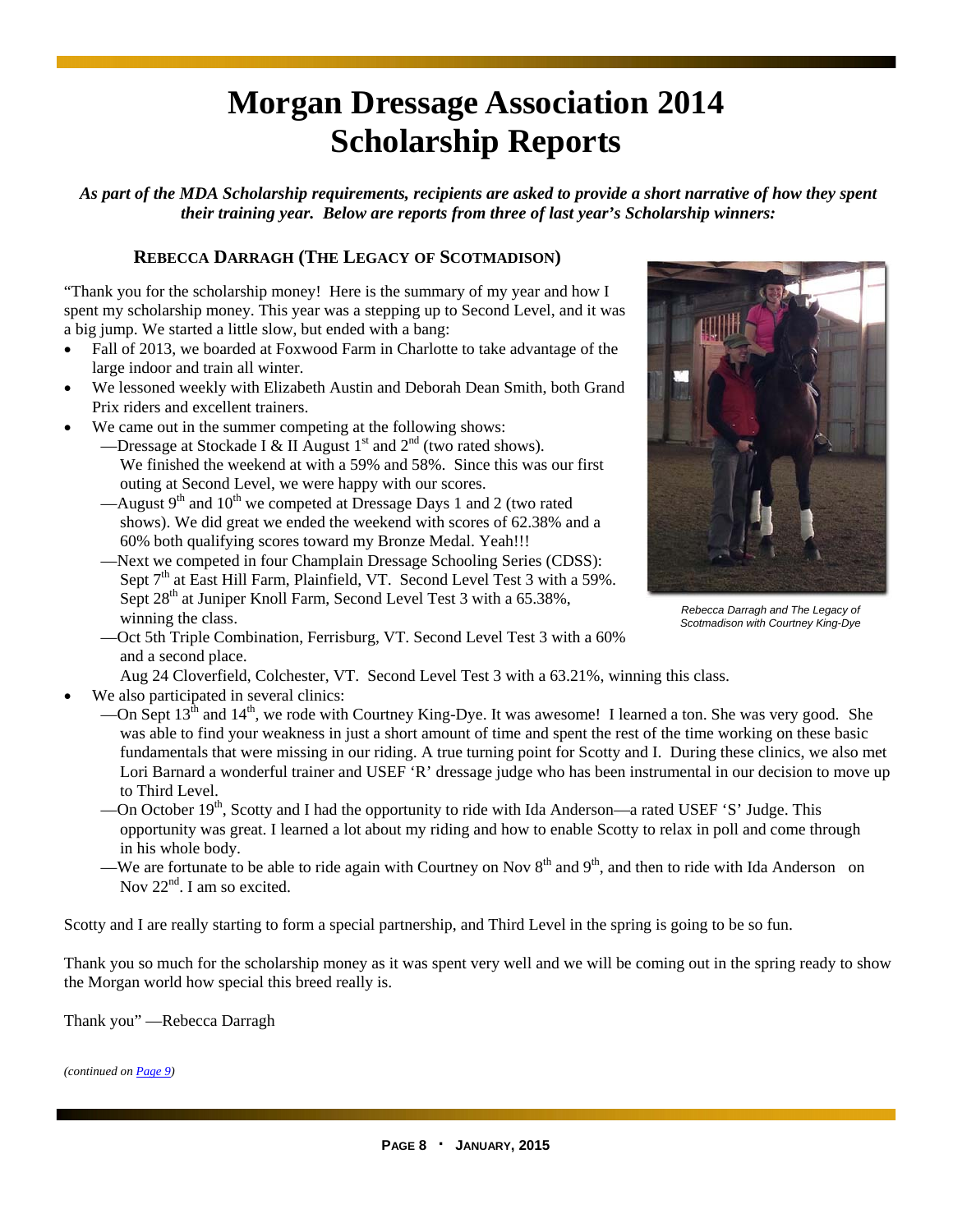### **Estate Planning for Horse Owners: What's All The Fuss About? (Part II)**

*By Robert E. Kass, J.D., LL.M.* 

*This is the second part of a three part series. The final installment will be presented in the April, 2015 MDA Newsletter.* 

#### **Retirement Facilities and Horse Rescues***.*

There are many facilities that play a role in providing care and finding new owners and careers for horses that are considered unwanted or which were subjected to neglect or abuse.

*Retirement Facilities*. A retirement facility is one possibility. It can be compared to an assisted living facility for people, with staff trained to care for the health issues facing older horses and those with injuries. Although most horse retirement facilities are run honestly and with the best interest of the horses at heart, there have been reports of horses abused and neglected at some facilities, so please be very careful to consider the facility closely and certainly make a personal visit and do whatever it takes to do due diligence.

How do the other horses look? Is the place neat, clean and free from debris? A key issue will be whether the horses have the room they need to move around to combat arthritis, as horses standing in box stalls will stiffen up quickly. Another issue is specialized care, such as custom feed, special medical attention, and educated staff that understands the needs of your horse.



A list of equine facilities that accept horses can be found on the website of the Unwanted Horse Coalition, www.unwantedhorsecoalition.org. You can find others by researching on the Internet.

For the most part, retirement facilities are not free. You will have to pay a monthly board bill just as you would in any boarding facility.

There are other types of facilities to which you would be donating your horses and no longer own it or control what happens to the horse. Many of these would be for specific breeds. In some cases, horses must be at least "pasture sound." Some may go on to second careers, while most will spend the rest of their days eating grass. Unsound or "pasture pet" horses will only be accepted for retirement at some facilities with your tax-deductible donation for the ongoing care of the horse.

*Rescue Operations***.** You should be aware of the difference between a retirement facility and a horse rescue operation. Rescues are generally for neglected or abused horses. They provide emergency care when horses have been removed from their owners or abandoned. Horses may be adopted out when they have recovered from their trauma. These programs are generally funded by donations and operated on a non-profit basis. As a general rule, "owner initiated surrenders" are not accepted.

Retirement facilities, by comparison, are generally for older horses, or those which are unsuitable for work because of injuries. The type of care that is needed may be more maintenance than care for trauma. The horses are privately owned, and the facilities may be for-profit private boarding facilities, although this is not always the case.

**Second Careers***.* You may consider a second career for your horse. This is often a solution for race horses which reach the end of their racing careers. Though they do not race any more, they are considered for stallions, broodmares, trail riding, equestrian sports, backyard pleasure or even therapeutic use.

*Equine Therapy.* Some equine therapy programs involve therapeutic riding and driving programs in which the horse is used as a therapeutic tool for people with disabilities. Therapeutic riding, driving and hippo therapy utilize equine-oriented activities which contribute positively to the cognitive, physical, emotional and social well-being of children and adults with special needs. Equine-related activities for therapeutic purposes are known as equine-assisted activities and therapies (EAAT).

*(continued on Page 13)*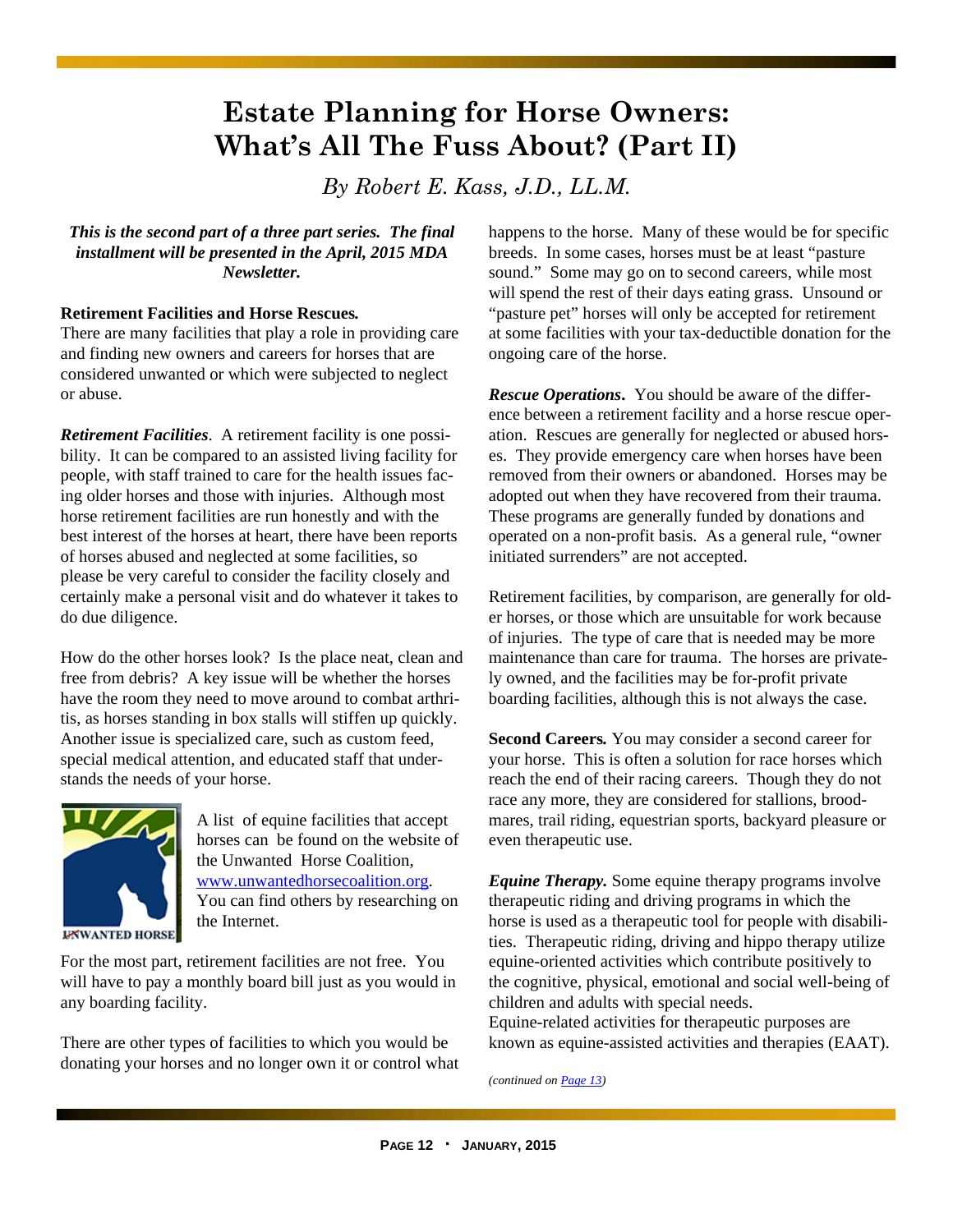### **Trainer's Tips**  *By Sally Anderson*

In "Trainer's Tips" we will have three Morgan trainers give the reader different techniques on how to introduce a movement to a young horse, discuss problems that might happen when you execute the movement, and then give you helpful tips on how to fix the problem.

The three trainers that we will be highlighting this issue are:

- **Sally Anderson**  Anderson is a third generation Morgan breeder and has her USDF Gold medal which she earned on a Morgan. She has trained two Morgans to Grand Prix and is currently training a young Morgan stallion at Third Level.
- **Angie Bean**  Ange's specialty is developing each horse to its potential, regardless of breed. Her horses compete consistently in dressage, with success at the local, regional, and national levels. She is a "L" graduate, ARIA Level 3 certified in Dressage and Stable Management, and YDHTS Alumni. Ange instructs and develops horses and riders at their farm Straight Forward Dressage in Glenmoore, PA. She also travels thought the United States as a clinician.





 **Dee Loveless** – USEF "R" Dressage Judge, USDF Silver Medalist, and owner of Whippet Run Farm where she teaches students and trains horses through FEI. Dee has trained and competed two Morgan horses through Fourth Level dressage, her current Morgan being PVF Power Factor (Moe) who has many year-end awards both in dressage and carriage driving (her husband Rick is the driver). She also imports Hanoverians from Germany for sale in the U.S. as amateur friendly dressage horses.

#### *1. At what stage do you start to ask for shoulder-in?*

**Dee Loveless:** I start with shoulder-fore which is the beginning of shoulder-in, just with less than the required 35-degree displacement of shoulders to the track. I do this as soon as the horse is doing leg-yields, and therefore understands how to move from the inside leg. This would normally be within six months of being backed, depending on the horse.

**Ange Bean:** Shoulder-in is competed at Second Level. Like most skills, the shoulder-in needs to develop from learning the skill to developing strength and swing in shoulder-in to truly showing off the exercise before it can earn high marks from a judge.

The questions I ask of my horse to make sure he is ready for the shoulder-in are: First, can we make a correct corner, including straightening after the corner?

Second, can my horse do a 10-meter correctly? The questions I ask of my horse to see if he can do the 10-meter correctly are:

- Can I yield the inside rein for a step or two with no loss of balance?
- If the 10-meter is a circle, with each half of the circle taking the same amount of strides?
- Do the haunches follow the shoulders, instead of the natural tendency of the hind legs to swing out in the second half of the circle?

Third, can I adjust the stride length, even if just for a few strides? He doesn't need to be able to hold it for the entire diagonal, but he does need to be able to adjust it when I ask, and not after he's had a few strides to re-arrange his balance.

*(continued on Page 19)*